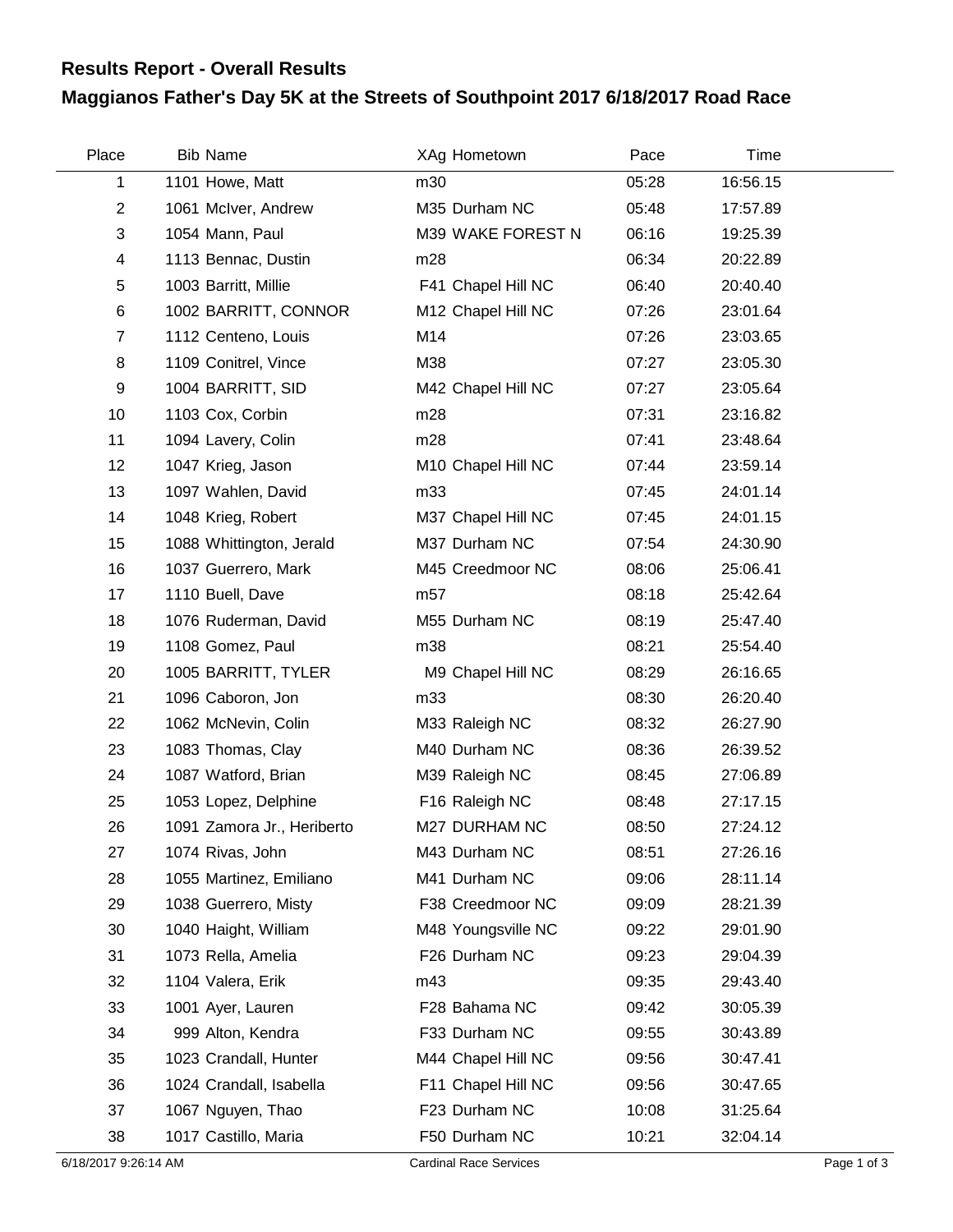| Place | <b>Bib Name</b>          | XAg Hometown          | Pace  | Time     |  |
|-------|--------------------------|-----------------------|-------|----------|--|
| 39    | 1063 McNevin, Grace      | F31 Raleigh NC        | 10:24 | 32:14.89 |  |
| 40    | 1025 Craven, Sarah       | F30 CARY NC           | 10:34 | 32:44.14 |  |
| 41    | 1044 Jaisaard, Kanuta    | F43 Durham NC         | 10:34 | 32:46.85 |  |
| 42    | 1111 Centeno, Claudia    | F <sub>15</sub>       | 10:43 | 33:13.92 |  |
| 43    | 1019 Centeno, Paola      | F33 Durham NC         | 10:43 | 33:14.18 |  |
| 44    | 1029 Dew, Theresa        | F42 Raleigh NC        | 10:48 | 33:29.89 |  |
| 45    | 1043 Hernandez, Edgar    | M27 Durham NC         | 10:55 | 33:51.14 |  |
| 46    | 1106 Triandiflou, Jim    | m <sub>51</sub>       | 11:00 | 34:04.64 |  |
| 47    | 1107 Triandiflou, Andrew | m14                   | 11:01 | 34:10.14 |  |
| 48    | 1012 Brown, Barry        | M29 Durham NC         | 11:25 | 35:22.89 |  |
| 49    | 1015 BROWN, WILLIAM      | M54 Southern Pines NC | 11:32 | 35:43.66 |  |
| 50    | 1000 Ayer, Bruce         | M61 Bahama NC         | 11:39 | 36:05.90 |  |
| 51    | 1006 Bolton, Collis      | M33 Morrisville NC    | 11:41 | 36:12.64 |  |
| 52    | 1075 Roth, Jenny         | F29 Apex NC           | 11:45 | 36:26.14 |  |
| 53    | 1069 Owens, Matthew      | M21 Chapel Hill NC    | 11:57 | 37:03.21 |  |
| 54    | 1050 Lezama, Senorina    | F43 Durham NC         | 12:02 | 37:16.65 |  |
| 55    | 1016 Carson, Cari        | F30 Durham NC         | 12:05 | 37:28.39 |  |
| 56    | 1018 Centeno, Monica     | F28 Durham NC         | 12:11 | 37:45.16 |  |
| 57    | 1020 Centeno, Yuliana    | F9 Durham NC          | 12:11 | 37:45.56 |  |
| 58    | 1085 Torres, Eva         | F45 Durham NC         | 12:12 | 37:49.42 |  |
| 59    | 1093 Enselin, Elizabeth  | f18                   | 12:26 | 38:32.22 |  |
| 60    | 1092 Enselin, Paul       | m <sub>57</sub>       | 12:26 | 38:33.38 |  |
| 61    | 1090 Young, Katrina      | F32                   | 12:27 | 38:36.94 |  |
| 62    | 1077 Ruebin, Kashif      | M22 Durham NC         | 12:28 | 38:39.40 |  |
| 63    | 1030 Eisenson, Susan     | F59 Durham NC         | 12:37 | 39:05.90 |  |
| 64    | 1010 Brown, Alyssa       | F26 Cheverly MD       | 12:37 | 39:06.64 |  |
| 65    | 1008 Brito, David        | M35 Durham NC         | 12:41 | 39:17.90 |  |
| 66    | 1051 Little, Delena      | F45 Durham NC         | 12:41 | 39:18.90 |  |
| 67    | 1033 Gentry, Corey       | M29 Apex NC           | 12:44 | 39:29.67 |  |
| 68    | 1036 Grogan, Jessica     | F29 Apex NC           | 12:44 | 39:29.68 |  |
| 69    | 1009 Brower, Alice       | F21 Chapel Hill NC    | 12:59 | 40:15.15 |  |
| 70    | 1064 Moore, Robert       | M27 Raleigh NC        | 13:18 | 41:12.39 |  |
| 71    | 1079 Silverstein, Leigh  | F36 Morrisville NC    | 13:22 | 41:25.64 |  |
| 72    | 1078 Silverstein, Cord   | M46 Morrisville NC    | 13:22 | 41:25.65 |  |
| 73    | 1100 Rayas, Gustavo      | m36                   | 14:00 | 43:24.42 |  |
| 74    | 1099 Rayas, Elizabeth    | f9                    | 14:00 | 43:24.64 |  |
| 75    | 1065 Morgan, Whitney     | F27 Durham NC         | 14:03 | 43:34.40 |  |
| 76    | 1066 Morgan, William     | M57                   | 14:04 | 43:34.90 |  |
| 77    | 1052 Logan, Brittany     | F26 Raleigh NC        | 14:29 | 44:53.64 |  |
| 78    | 1102 Hunt, Simon         | m <sub>53</sub>       | 14:29 | 44:55.40 |  |
| 79    | 1031 Faircloth, Cristy   | F44 Durham NC         | 14:30 | 44:56.90 |  |